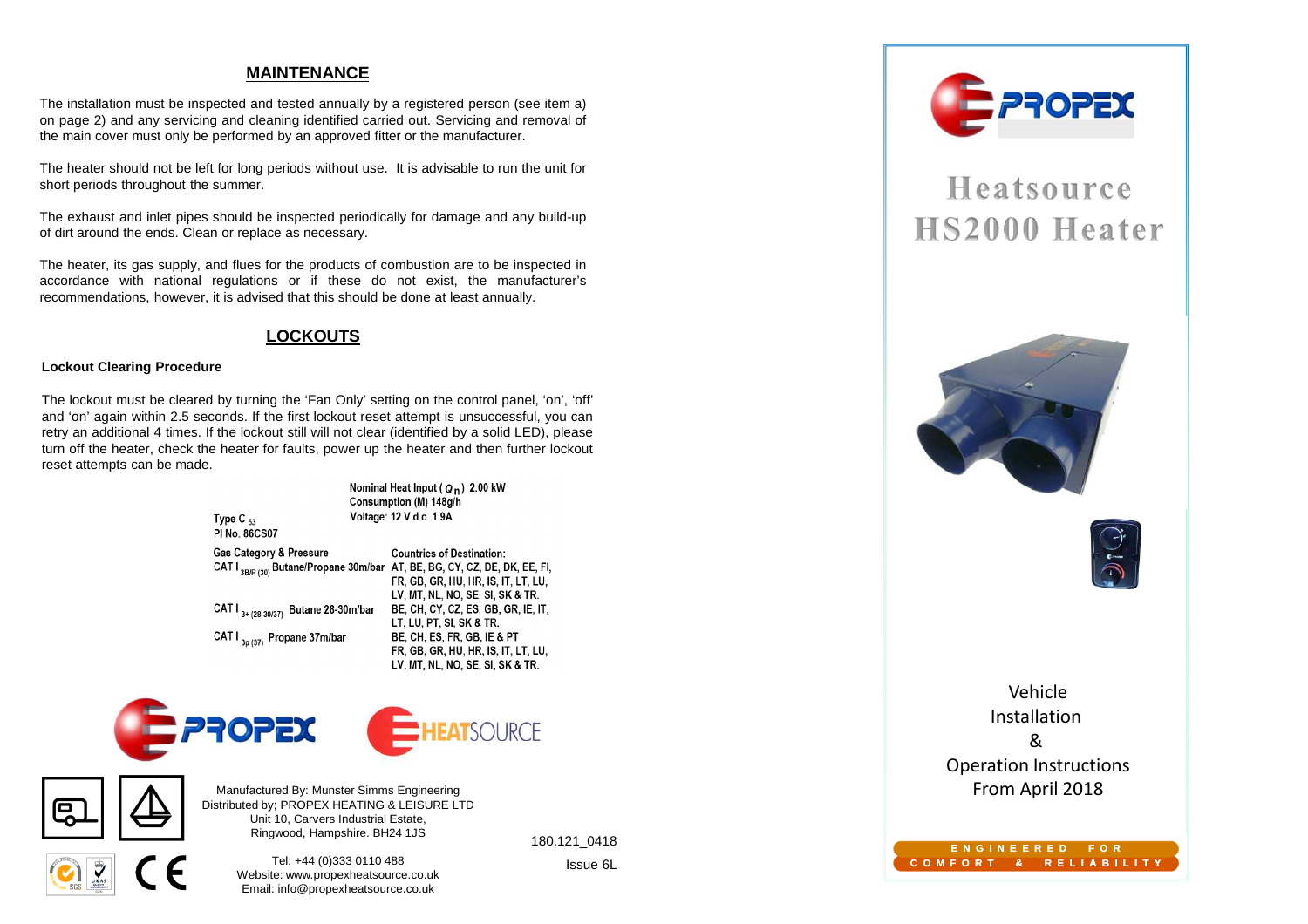#### **SAFETY WARNINGS & GENERAL INFORMATION**

 The Heatsource HS2000 is intended for use only as <sup>a</sup> space heater in caravans, motorcaravans, mobile homes/units.

- Installation and servicing of this appliance must only be carried out by persons registered with the Gas Safety Register (GB), or the relevant national organisation, in accordancewith the relevant regulatory and safety requirements. a)
- Heater installations must comply with the current European standards for Motorhomes / Caravans.b)
- This heater is not suitable for installation on the outside of the vehicle. c)
- The heater must not be operated when refueling: the vehicle, towing vehicle, otherappliances or when the vehicle is in <sup>a</sup> confined space, such as <sup>a</sup> garage. d)
- e) The exhaust gas outlet must not be fitted on the entry door nor in any position where combustion products may enter the interior.
- The heater is designed to operate on Propane or Butane. Under no circumstances shouldan adjustable regulator be used. f)
- Do not allow materials to come into direct contact with the heater. Under nocircumstances must the re-circulation air inlet be covered or obstructed at any time. g)
- The Heatsource HS2000 heater has a type  $C_{53}$  flue, and has been tested and passed the relevant sections of the following standards: h)

Gas Appliance Regulation (EU) 2016/426 on the approximation of the laws of the Member States relating to appliances burning gaseous fuels.

Low Voltage Directive 2014/35/EU on the harmonization of the laws of the Member States relating to electrical equipment designed for use within certain voltage limits.

Electromagnetic Compatibility Directive 2014/30/EU, on the approximation of the laws of the Member States relating to electromagnetic compatibility.

Automotive EMC Directive 2004/104/EC (latest amendment 2009/19/EC) as per regulation 10.05CE mark first affixed: **November 2009**

 This product complies with all relevant European directives and standards. Please contact Propex if further details are required.

- A data label is situated adjacent to the gas inlet. i)
- The gas supply line should be checked regularly for damage or leaks and tested under pressure with <sup>a</sup> proprietary leak tester. **NEVER TEST FOR GAS LEAKS WITH NAKED FLAME.** If <sup>a</sup> gas leak is detected or smelt, turn off gas at the bottle immediately andventilate the area. Contact <sup>a</sup> registered installer (see a) above) to rectify the problem. j)

#### **IMPORTANT: Do not direct the combustion products outlet terminal (exhaust flue) towards the combustion air inlet terminal.**

k) For this appliance in Europe the standard is BS EN 1949:2011 (Specification for the installation of LPG systems for habitable purposes in leisure accommodation vehicles and in other road vehicles).

### **FAULT FINDING**

 The Heatsource HS2000 is equipped with an electronic diagnostic system which will detect fault conditions ranging from poor gas or electricity supply to internal heater malfunctions. In the event of <sup>a</sup> failure the red light on the thermostat (or timer control) will flash <sup>a</sup> certain amount of times, pause, and repeat until switched off. Count the amount of flashes and referto the table below.

#### Overheat Cut-Out.

The HS2000 is equipped with an automatic resetting thermal cut-out (in addition to the electronic cut-out). If the heater reaches an unusually high temperature during operation the cut-out will disengage the gas solenoid valve. The operation of this cut-out could be caused by either <sup>a</sup> restricted hot air outlet or air inlet, or the heater being switched off by <sup>a</sup> batteryisolating switch depriving it of its purge cycle, the fault code is <sup>2</sup> flashes.

## **FAULT FINDING TABLE**

| <b>Number</b><br>Ωf<br>flashes | Fault                     | Remedy                                                                                                                                                                                                                                                                                               |
|--------------------------------|---------------------------|------------------------------------------------------------------------------------------------------------------------------------------------------------------------------------------------------------------------------------------------------------------------------------------------------|
| 1                              | Flame<br>failure          | Check gas supply making sure there is gas in the bottle and no<br>blockage in the gas line. Ensure propane is used at<br>temperatures below +5°C.<br>Clear lockout as described on page 8.                                                                                                           |
| 2                              | Overheat<br>fault         | Check the air ducts and vents are not blocked or restricted.<br>Propex recommends that you wait at least 5 to 10 minutes to<br>allow the heater to cool before clearing lockout as described on<br>page 8.                                                                                           |
| 3                              | Low/ high<br>voltage      | Minimum operating voltage is 10y and max operating voltage is<br>15v (for 12v heaters) when measured at the heater. Check<br>battery voltage. If above 10v, check connections between<br>heater and battery. Check alternator or external battery<br>charging. Clear lockout as described on page 8. |
| 4                              | Combustion<br>air fault   | Check combustion air inlet flue and exhaust flue for blockages.<br>Clear lockout as described on page 8.                                                                                                                                                                                             |
| 5                              | Other /<br>internal fault | Attempt to clear lockout as described on page 8. If this fails.<br>contact Propex.                                                                                                                                                                                                                   |
| Solid                          | General                   | Two faults have occurred at the same time OR more than 5<br>lockout clearing attempts have been unsuccessful. Clear<br>lockout as described on page 8.                                                                                                                                               |
| <b>No</b><br>flashing          | PCB not<br>powered up     | Check the supply to the heater as above. Otherwise contact<br>Propex                                                                                                                                                                                                                                 |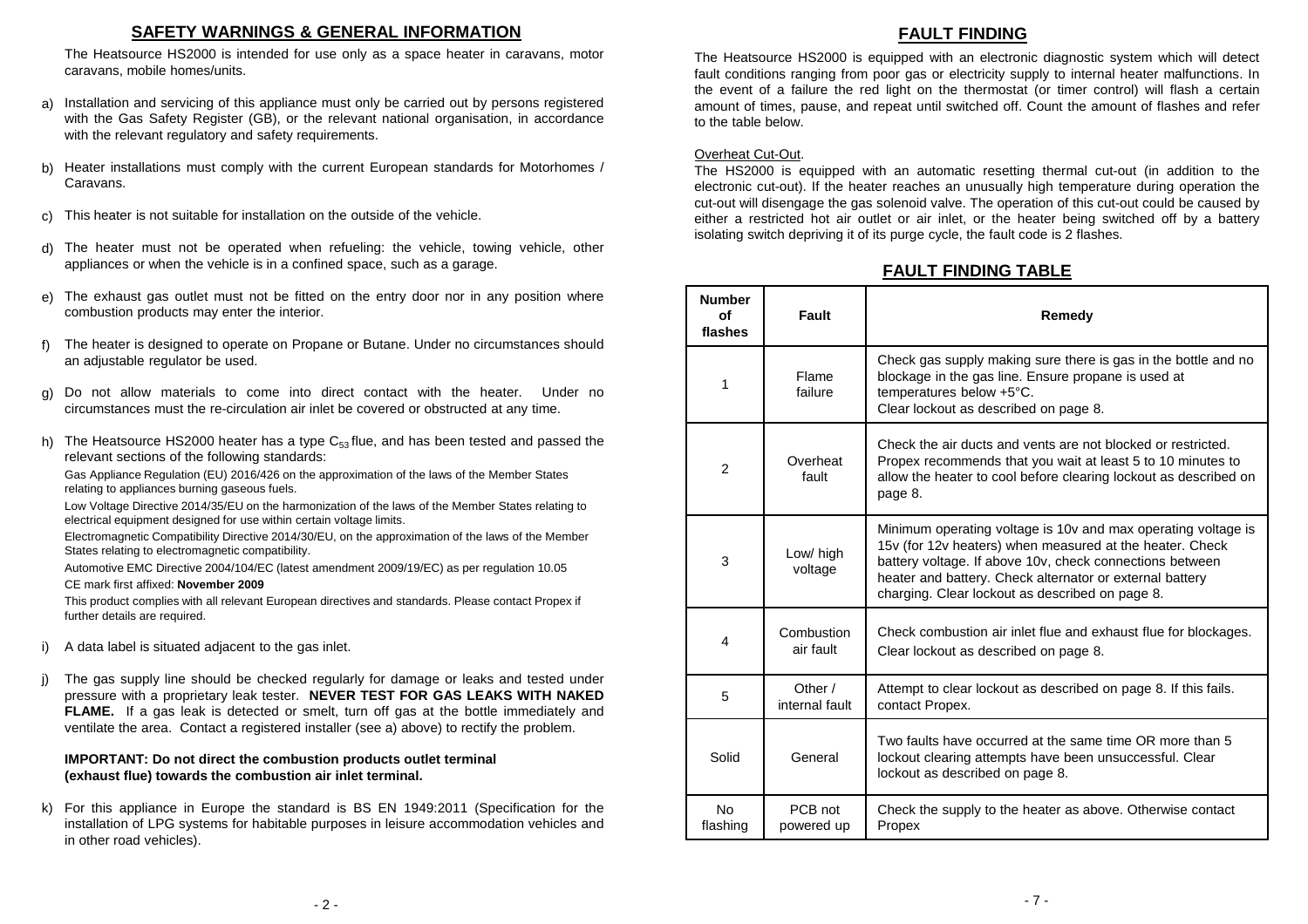- Find suitable locations for the hot air outlet and re-circulation air inlet vent and drill <sup>a</sup> 5mm pilot hole through each centre. Using <sup>a</sup> 95mm hole saw, drill out the holes and fix the vents in position using the black 1/2 <sup>x</sup> No.8 counter sunk self tappingscrews provided. d)
- Fix the 60mm reducer (push fit) into the back of the hot air outlet. Cut the 60mm ducting to length and fix to the heater and the outlet using the 50-70mm hose clipsprovided.e)

NOTE: There is no reducing spigot provided for the air inlet vent, as it is not necessary to put ducting on it.

) A 0.75 metre length of 22mm flexible stainless steel tubing with a special end cap is **WIRING INSTRUCTIONS**  supplied for ducting the products of combustion away to the edge of the vehicle. The tube should be fitted to the spigots on the underside of the heater using the blue connector and hose clips provided. f)

A 1 metre length of combustion air pipe is provided, which is also fitted with an end cap. This should be attached to the heater with the hose clip provided and pointed in the same direction as the flue pipe.

A "P" clip is provided for fixing the end of the pipe to the underside of the vehicle with the end cap slightly protruding under the sill or bumper and pointing towards the rear of the vehicle.

These pipes **must not** be cut shorter than the supplied lengths. They may be extended to a maximum length of up to 2 metres if required.

**Note**: The combustion air pipe can be terminated underneath the vehicle making sure the end of it is at least 0.5 metres away from the end of the exhaust and that they are not pointing directly at each other. Take care to ensure that both pipes have a slight downward slope to prevent any possibility of water traps. Make sure that neither the flue or the combustion air inlet pipe are terminated in an under-floor box section.

The flue terminals are not to be positioned within 500 mm of <sup>a</sup> refuelling point or fuel tank breather outlet or any ventilator from the fuel system(s). The flue terminals are not to be located within 300 mm of <sup>a</sup> ventilator for the living space or an opening part of <sup>a</sup> window. Where the flue terminal is positioned vertically below an opening part of <sup>a</sup> window, the appliance must be fitted with an automatic shut-off device to prevent operation when the window is open. g)

#### **GAS CONNECTION**

- The heater uses an 8mm (5/16") gas connection but can be fitted with an adaptor to take ¼" copper pipe if preferred. a)
- b) The gas supply should be connected with copper gas pipe with an isolating valve and all connections made with brass compression fittings, fitted with copper olives.

When the gas line is complete all joints should be tested for leaks using leakdetection solution - **NEVER WITH <sup>A</sup> NAKED FLAME.** c)

- Gas pressure should be verified where the gas pipe connects to the heater using <sup>a</sup> low pressure gauge or "U" tube, any tests or connections should only beundertaken by <sup>a</sup> registered person (see item a) on page 2). d)
- NOTE. Net Heat Input: 2.0kw, average consumption <sup>141</sup> g/h. e)

#### **Commissioning.** f)

Visually check the installation before attempting to run the heater to ensure it is installed correctly, paying particular attention to the flue. A full gas test must be carried out, and a functional check of its operation.



- The Heatsource HS2000 heater is supplied with <sup>2</sup> wiring looms, <sup>a</sup> <sup>2</sup> core (red and black) and <sup>a</sup> 6 core, both are fitted with terminals and housings to plug into the main PCB positioned under the removable electronics cover on the heater. The connectors on the PCB are marked CN24 (power) and CN26 & <sup>27</sup> (switches). Grommets are fitted to the looms which should slide into the slotsabove the air inlet. a)
- Find <sup>a</sup> suitable location for the thermostat between waist and shoulder height. Make sure that it is not mounted in an area with poor air circulation or in an area with above average heat, such as above <sup>a</sup> cooker, refrigerator or in direct sunlight.b)
- When you have chosen the location, drill <sup>a</sup> pilot hole in the area you expect to retrieve the 6 core cable. If the clearance is OK, open the pilot hole out to20mm.c)
- Remove the two blanking plugs from their transit posts on the rear of thethermostat.d)
- Push the connector on the rear of the thermostat through the hole and fix the thermostat into position using the two screws provided. Once happy with theinstallation cover the holes with the blanking plugs. e)
- Take the 6 core loom from the heater and connect to the plug on the rear of the thermostat ensuring that the latches are mating correctly. f)